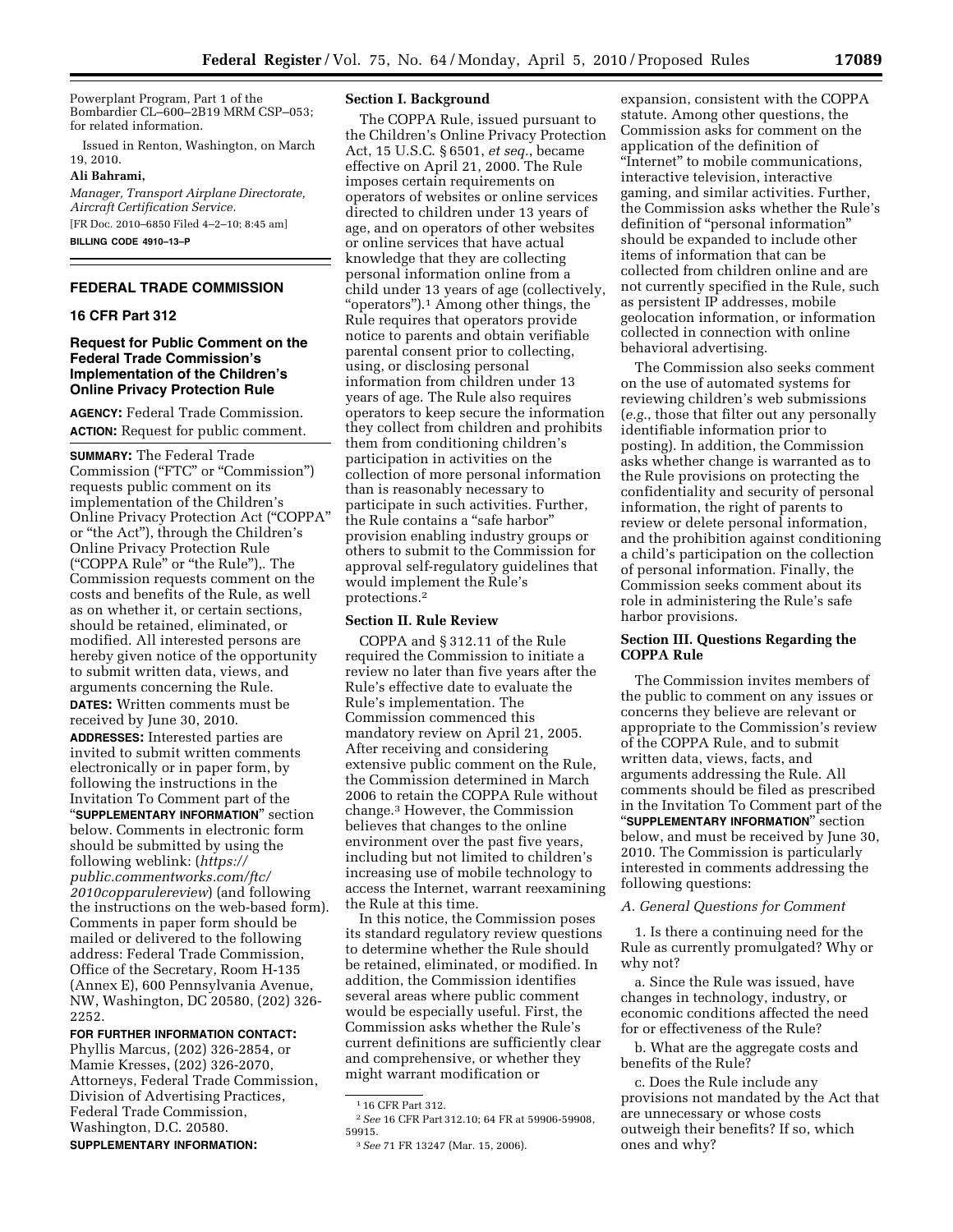2. What effect, if any, has the Rule had on children, parents, or other consumers?

a. Has the Rule benefitted children, parents, or other consumers? If so, how?

b. Has the Rule imposed any costs on children, parents, or other consumers? If so, what are these costs?

c. What changes, if any, should be made to the Rule to increase its benefits, consistent with the Act's requirements? What costs would these changes impose?

3. What impact, if any, has the Rule had on operators?

a. Has the Rule provided benefits to operators? If so, what are these benefits?

b. Has the Rule imposed costs on operators, including costs of compliance in time or monetary expenditures? If so, what are these costs?

c. What changes, if any, should be made to the Rule to reduce the costs imposed on operators, consistent with the Act's requirements? How would these changes affect the Rule's benefits?

4. How many small businesses are subject to the Rule? What costs (types and amounts) do small businesses incur in complying with the Rule? How has the Rule otherwise affected operators that are small businesses? Have the costs or benefits of the Rule changed over time with respect to small businesses? What regulatory alternatives, if any, would decrease the Rule's burden on small businesses, consistent with the Act's requirements?

5. Does the Rule overlap or conflict with any other federal, state, or local government laws or regulations? How should these overlaps or conflicts be resolved, consistent with the Act's requirements?

a. Are there any unnecessary regulatory burdens created by overlapping jurisdiction? If so, what can be done to ease the burdens, consistent with the Act's requirements?

b. Are there any gaps where no federal, state, or local government law or regulation has addressed a problematic practice relating to children's online privacy? Could or should any such gaps be remedied by a modification to the Rule?

### *B. Definitions*

6. Do the definitions set forth in § 312.2 of the Rule accomplish COPPA's goal of protecting children's online privacy and safety?

7. Are the definitions in § 312.2 clear and appropriate? If not, how can they be improved, consistent with the Act's requirements?

8. Should the definitions of ''collects or collection'' and/or ''disclosure'' be modified in any way to take into

account online technologies and/or Internet activities and features that have emerged since the Rule was enacted or that may emerge in the future? For instance, how will the use of centralized authentication methods (*e.g.*, OpenId) affect individual websites' COPPA compliance efforts?

9. The Rule considers personal information to have been ''collected'' where an operator enables children to make personal information publicly available through a chat room, message board, or other means, *except where* the operator ''deletes'' all individually identifiable information from postings by children before they are made public and deletes such information from the operator's records.

a. Are there circumstances in which an operator using an automated system of review and/or posting meets the deletion exception to the definition of collection?

b. Does the Rule's current definition of ''delete'' provide sufficient guidance to operators about how to handle the removal of personal information?

10. Should the definition of ''collection'' be modified or clarified to include other means of collection of personal information from children that are not specifically enumerated in the Rule's current definition?

11. What are the implications for COPPA enforcement raised by technologies such as mobile communications, interactive television, interactive gaming, or other similar interactive media, consistent with the Act's definition of ''Internet''?

12. The Rule defines ''personal information'' as individually identifiable information about an individual collected online, and enumerates such items of information. Do the items currently enumerated as ''personal information'' need to be clarified or modified in any way, consistent with the Act?

13. Section 1302(8)(F) of the Act provides the Commission with discretion to include in the definition of ''personal information'' any identifier that it determines would permit the physical or online contacting of a specific individual.

a. Do operators, including network advertising companies, have the ability to contact a specific individual, either physically or online, using one or more pieces of information collected from children online, such as user or screen names and/or passwords, zip code, date of birth, gender, persistent IP addresses, mobile geolocation information, information collected in connection with online behavioral advertising, or other emerging categories of

information? Are operators using such information to contact specific individuals?

b. Should the definition of ''personal information'' in the Rule be expanded to include any such information?

14. Are providers of downloadable software collecting information from children that permits the physical or online contacting of a specific individual?

15. Should the Rule define ''the physical or online contacting of a specific individual," "website," "online service,'' or any other term not currently defined? If so, how should such terms be defined, consistent with the Act's requirements?

#### *C. Notice*

16. Section 312.4 of the Rule sets out the requirements for the content and delivery of operators' notices of their information practices with regard to children.

a. Are the requirements in this Part clear and appropriate? If not, how can they be improved?

b. Should the notice requirements be clarified or modified in any way to reflect changes in the types or uses of children's information collected by operators or changes in communications options available between operators and parents?

#### *D. Parental Consent*

17. Section 312.5 of the Rule requires operators to obtain verifiable parental consent before collecting, using, and/or disclosing personal information from children, including consent to any material change to practices to which the parent previously consented. This Part further requires operators to make reasonable efforts to obtain this consent, which efforts are reasonably calculated to ensure that the person providing consent is the child's parent, taking into consideration available technology.

a. Has the consent requirement been effective in protecting children's online privacy and safety?

b. What data exists on: (1) operators' use of parental consent mechanisms; (2) parents' awareness of the Rule's parental consent requirements; or (3) parents' response to operators' parental consent requests?

18. Section 312.5(b)(2) of the Rule provides a non-exhaustive list of approved methods to obtain verifiable parental consent, including: providing a consent form to be signed by the parent and returned to the operator; requiring a parent to use a credit card in connection with a transaction; having a parent call a toll-free number staffed by trained personnel; using a digital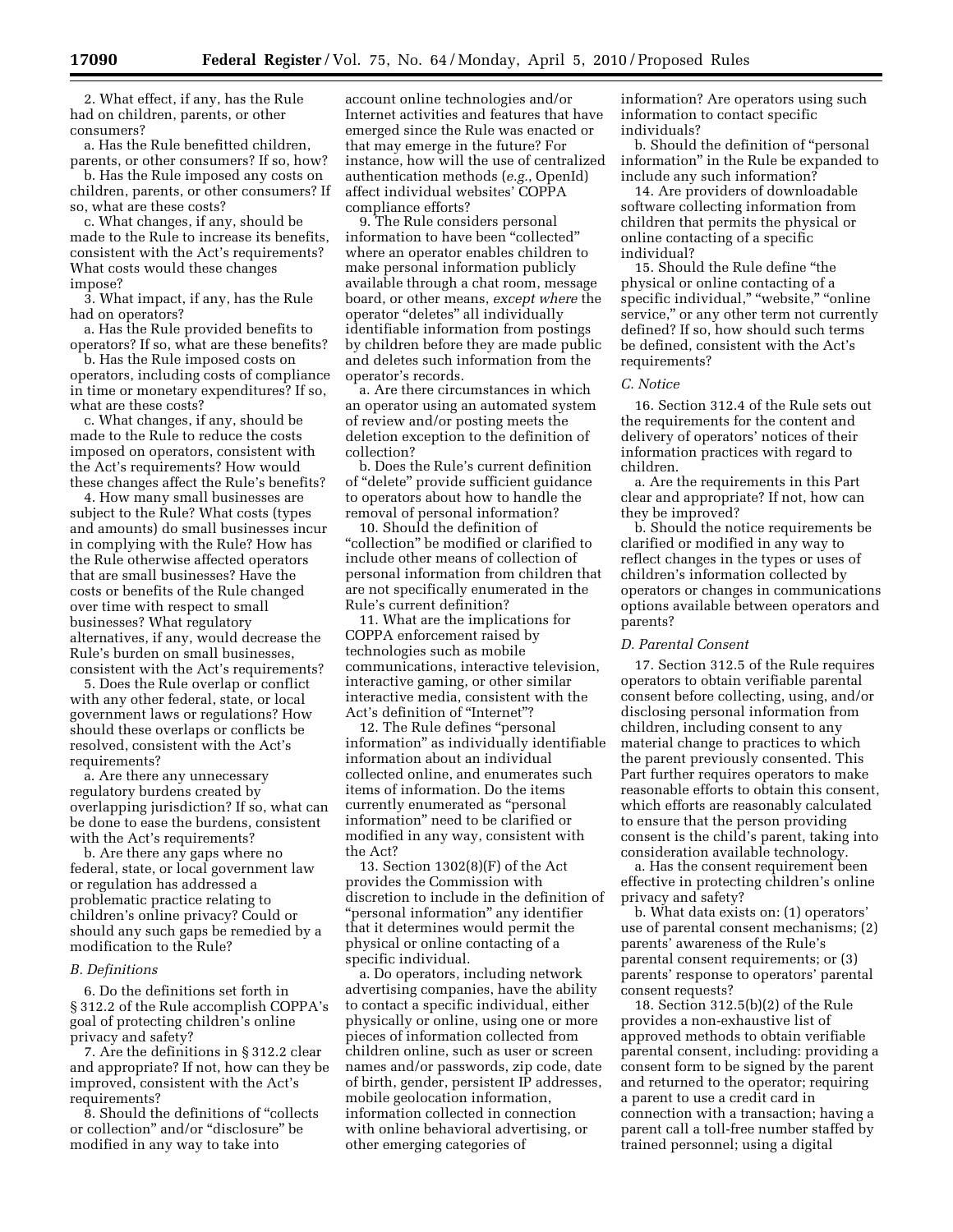certificate that uses public key technology; and using email accompanied by a PIN/password obtained through one of the other enumerated verification methods.

a. To what extent are operators using each of the enumerated methods? Please provide as much specific data as possible, including the costs and benefits associated with each method described.

b. Are there additional methods to obtain verifiable parental consent, based on current or emerging technological changes, that should be added to § 312.5 of the Rule? What are the costs and benefits of these additional methods?

c. Should any of the currently enumerated methods to obtain verifiable parental consent be removed from the Rule? If so, please explain which one(s) and why.

d. Are there methods for delivering a signed consent form, other than postal mail or facsimile, that would meet the Rule's standards for verifiable parental consent? Should these be specified in the Rule?

e. Are there current or emerging forms of payment, other than the use of a credit card in connection with a transaction, that would meet the Rule's standards for verifiable parental consent? Should these be specified in the Rule?

f. The Rule permits use of a credit card in connection with a transaction to serve as a form of verifiable parental consent. Is there data available on the proliferation of credit cards, debit cards, or gift cards among children under 13 years of age? What challenges, if any, does children's use of credit, debit, and/ or gift cards pose for Rule compliance or enforcement?

g. Are there current or emerging forms of oral communication, other than the use of a toll-free telephone number staffed by trained personnel, that would meet the Rule's standards for verifiable parental consent? Should these be specified in the Rule?

19. Section 312.5(b)(2) also sets forth a mechanism that operators can use to obtain verifiable parental consent for uses of information other than "disclosures" (the "email plus mechanism''). The email plus mechanism permits the use of an email coupled with additional steps to provide assurances that the person providing consent is the parent, including sending a confirmatory email to the parent following receipt of consent or obtaining a postal address or telephone number from the parent and confirming the parent's consent by letter or telephone call. In 2006, the Commission announced that it would

retain the email plus mechanism indefinitely. *See* (*http://www.ftc.gov/os/ fedreg/2006/march/060315childrensonline-privacy-rule.pdf*).

a. Does the email plus mechanism remain a viable form of verifiable parental consent for operators' internal uses of information?

b. Are there other current or emerging forms of communications, not enumerated in § 312.5(b)(2), that would meet the Rule's standards for verifiable parental consent for operators' internal uses of information? Are any changes or modifications to this Part warranted?

#### *E. Exceptions to Verifiable Parental Consent*

20. COPPA and § 312.5(c) of the Rule set forth five exceptions to the prior parental consent requirement. Are the exceptions in § 312.5(c) clear? If not, how can they be improved, consistent with the Act's requirements?

21. Section 312.5(c)(3) of the Rule requires that operators who collect children's online contact information for the sole purpose of communicating directly with a child after the child has specifically requested such communication must provide parents with notice and the opportunity to optout of the operator's further use of the information (the "multiple contact" exception).

a. To what extent are operators using the multiple contact exception to communicate or engage with children on an ongoing basis? Are operators relying on the multiple contact exception to collect more than just online contact information from children?

b. Should the multiple contact exception be clarified or modified in any way, consistent with the Act's requirements, to take into account any changes in the manner in which operators communicate or engage with children?

c. Under this Part, acceptable notice mechanisms include sending the optout notice by postal mail or to the parent's email address. Should § 312.5(c)(3) be modified to remove postal mail as a means of delivering an opt-out notice to parents?

d. Should § 312.5(c)(3) be otherwise clarified or modified in any way to reflect current or emerging technological changes that have or may expand options for the online contacting of children or options for communications between operators and parents?

22. Section 312.5(c)(4) of the Rule requires an operator who collects a child's name and online contact information to the extent reasonably necessary to protect the safety of a child

participant in the website or online service to use reasonable efforts to provide a parent notice and the opportunity to opt-out of the operator's use of such information. Such information must only be used to protect the child's safety, cannot be used to re-contact the child or any other purpose, and may not be disclosed.

a. To what extent, and under what circumstances, do operators use § 312.5(c)(4) to protect children's safety?

b. Are the requirements of § 312.5(c)(4) clear and appropriate? If not, how can they be improved, consistent with the Act's requirements?

23. Section 312.5(c)(5) of the Rule permits operators to collect a child's name and online contact information to protect the security or integrity of the site, take precautions against liability, respond to judicial process, or to provide information to law enforcement agencies or in connection with a public safety investigation.

a. To what extent, and under what circumstances, do operators use § 312.5(c)(5)?

b. Are the requirements of § 312.5(c)(5) clear and appropriate? If not, how can they be improved, consistent with the Act's requirements? For example, should § 312.5(c)(5) of the Rule be clarified to allow operators to collect and maintain a child's name and/or online contact information for the purpose of preventing future attempts at registration?

## *F. Right of a Parent to Review and/or Have Personal Information Deleted*

24. Section 312.6(a) of the Rule requires operators to give parents, upon their request: (1) a description of the specific types of personal information collected from children; (2) the opportunity to refuse to permit the further use or collection of personal information from the child and to direct the deletion of the information; and (3) a means of reviewing any personal information collected from the child. In the case of a parent who wishes to review the personal information collected from the child, § 312.6(a)(3) of the Rule requires operators to provide a means of review that ensures that the requestor is a parent of that child (taking into account available technology) and is not unduly burdensome to the parent.

a. To what extent are parents exercising their rights under § 312.6(a)(1) to obtain from operators a description of the specific types of personal information collected from children?

b. To what extent are parents exercising their rights under § 312.6(a)(2) to refuse to permit the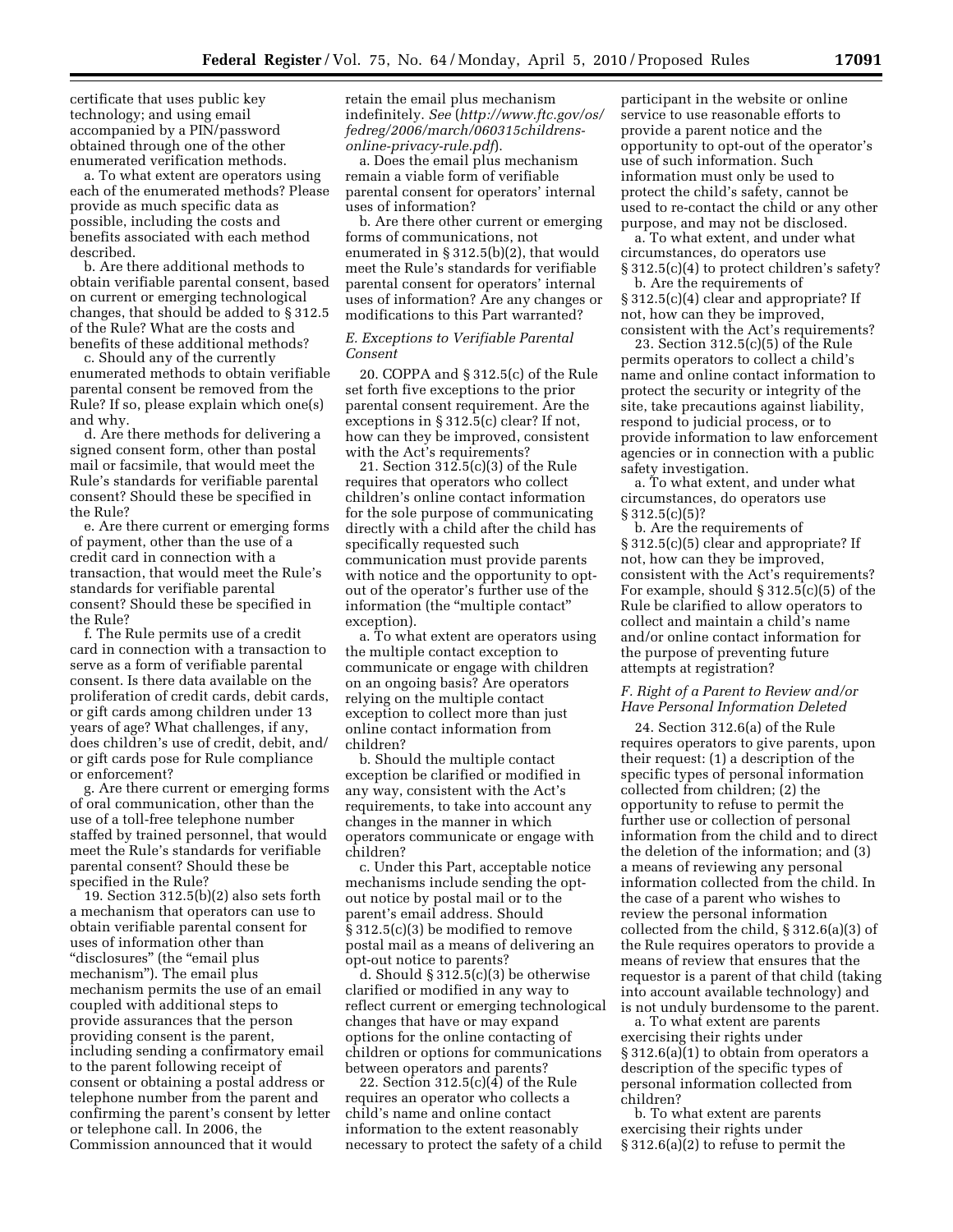further use or collection of personal information from the child and to direct the deletion of the information?

c. To what extent are parents exercising their rights under § 312.(a)(3) to review any personal information collected from the child?

d. Do the costs and burdens to operators or parents differ depending on whether a parent seeks a description of the information collected, access to the child's information, or to have the child's information deleted?

e. Is it difficult for operators to ensure, taking into account available technology, that a requester seeking to review the personal information collected from a child is a parent of that child?

f. Should § 312.6(a)(3) enumerate the methods an operator may use to ensure that a requestor seeking to review the personal information collected from a child is a parent of that child? Should these methods be consistent with the verification methods enumerated currently or in the future in § 312.5(b)(2) of the Rule?

g. Are the requirements of § 312.6 clear and appropriate? If not, how can they be improved, consistent with the Act's requirements?

# *G. Prohibition Against Conditioning a Child's Participation on Collection of Personal Information*

25. COPPA and § 312.7 of the Rule prohibit operators from conditioning a child's participation in an activity on disclosing more personal information than is reasonably necessary to participate in such activity.

a. Do operators take this requirement into account when shaping their online offerings to children?

b. Has the prohibition been effective in protecting children's online privacy and safety?

c. Is § 312.7 of the Rule clear and adequate? If not, how could it be improved, consistent with the Act's requirements?

### *H. Confidentiality, Security and Integrity of Personal Information*

26. Section 312.8 of the Rule requires operators to establish and maintain reasonable procedures to protect the confidentiality, security, and integrity of personal information collected from a child.

a. Have operators implemented sufficient safeguards to protect the confidentiality, security, and integrity of personal information collected from a child?

b. Is § 312.8 of the Rule clear and adequate? If not, how could it be

improved, consistent with the Act's requirements?

## *I. Safe Harbors*

27. Section 312.10 of the Rule provides that an operator will be deemed in compliance with the Rule's requirements if the operator complies with Commission-approved selfregulatory guidelines (the "safe harbor" process).

a. Has the safe harbor process been effective in enhancing compliance with the Rule?

b. Should the criteria for Commission approval of a safe harbor program be modified in any way to strengthen the standards currently enumerated in § 312.10(b)?

c. Should § 312.10 be modified to include a requirement that approved safe harbor programs undergo periodic reassessment by the Commission? If so, how often should such assessments be required?

d. Should § 312.10(b)(4) of the Rule, regarding the Commission's discretion to initiate an investigation or bring an enforcement action against an operator participating in a safe harbor program, be clarified or modified in any way?

e. Should any other changes be made to the criteria for approval of selfregulatory guidelines, or to the safe harbor process, consistent with the Act's requirements?

#### *J. Statutory Requirements*

28. Does the commenter propose any modifications to the Rule that may conflict with the statutory provisions of the COPPA Act? For any such proposed modification, does the commenter propose seeking legislative changes to the Act?

## **Section IV. Invitation to Comment**

All persons are hereby given notice of the opportunity to submit written data, views, facts, and arguments pertinent to this rule review. Written comments must be received on or before June 30, 2010, and may be submitted electronically or in paper form. Comments should refer to ''COPPA Rule Review, P104503'' to facilitate the organization of comments. Please note that your comment – including your name and your state – will be placed on the public record of this proceeding, including on the publicly accessible FTC website, at (*http://www.ftc.gov/os/ publiccomments.shtm*).

Because comments will be made public, they should not include any sensitive personal information, such as any individual's Social Security number; date of birth; driver's license number or other state identification

number, or foreign country equivalent; passport number; financial account number; or credit or debit card number. Comments also should not include any sensitive health information, such as medical records or other individually identifiable health information. In addition, comments should not include any ''[t]rade secret or any commercial or financial information which is obtained from any person and which is privileged or confidential...,'' as provided in Section 6(f) of the Federal Trade Commission Act (''FTC Act''), 15 U.S.C. 46(f), and FTC Rule 4.10(a)(2), 16 CFR 4.10(a)(2). Comments containing material for which confidential treatment is requested must be filed in paper form, must be clearly labeled ''Confidential,'' and must comply with FTC Rule 4.9(c), 16 CFR 4.9(c).4

Because paper mail addressed to the FTC is subject to delay due to heightened security screening, please consider submitting your comments in electronic form. Comments filed in electronic form should be submitted by using the following weblink: (*https:// public.commentworks.com/ftc/ 2010copparulereview*) (and following the instructions on the web-based form). To ensure that the Commission considers an electronic comment, you must file it at (*https:// public.commentworks.com/ftc/ 2010copparulereview*). If this document appears at (*http://www.regulations.gov/ search/Regs/home.html#home*), you may also file an electronic comment through that website. The Commission will consider all comments that regulations.gov forwards to it. You may also visit the FTC website at (*http:// www.ftc.gov*) to read the document and the news release describing it.

A comment filed in paper form should include the "COPPA Rule" Review, P104503'' reference both in the text and on the envelope, and should be mailed or delivered to the following address: Federal Trade Commission, Office of the Secretary, Room H-135 (Annex E), 600 Pennsylvania Avenue, NW, Washington, DC 20580. The FTC is requesting that any comment filed in paper form be sent by courier or overnight service, if possible, because U.S. postal mail in the Washington area and at the Commission is subject to

<sup>4</sup>The comment must be accompanied by an explicit request for confidential treatment, including the factual and legal basis for the request, and must identify the specific portions of the comment to be withheld from the public record. The request will be granted or denied by the Commission's General Counsel, consistent with applicable law and the public interest. *See* FTC Rule 4.9(c), 16 C.F.R. 4.9(c).